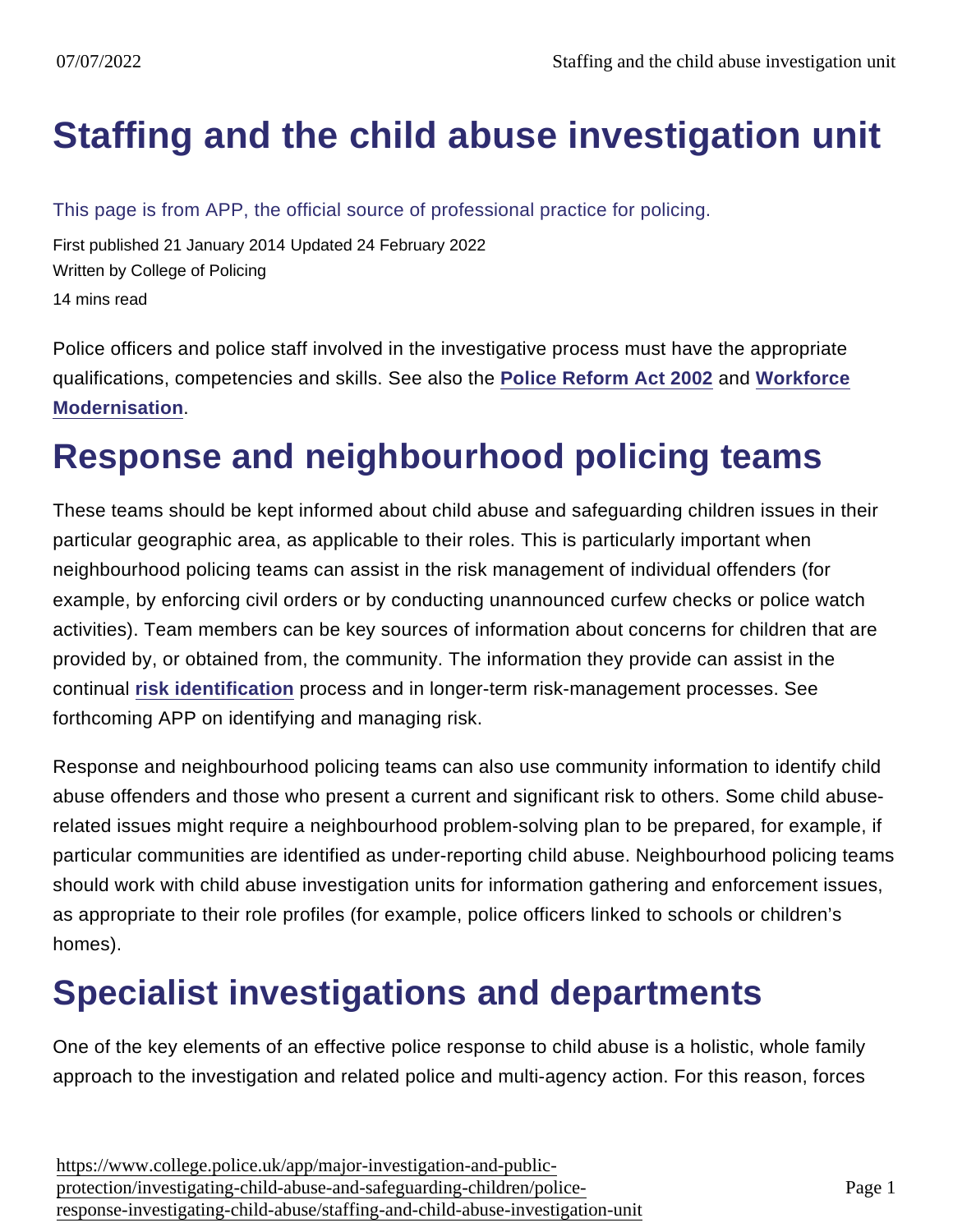should have systems to ensure that the necessary connections are made between those in a force who specialise in investigations relating to child abuse, and those indirectly linked to such investigations (for example, specialist units and officers dealing with domestic abuse, sexual offences, trafficking and hi-tech crime). To assist with this approach, investigators should consider the [CPS guidance on Disclosure of Material to Third Parties](http://www.cps.gov.uk/legal/d_to_g/disclosure_of_third_parties/) , where beneficial.

The main principle in all investigations is the welfare of the child – regardless of the environment in which the abuse occurs (for example, family, institution or online) and context or crime type (for example, prostituting or trafficking a child). In most cases of child abuse this will, by necessity, involve specialist child abuse investigators. Some forces have found it particularly beneficial to bring together within one unit, the functions of investigating child abuse, domestic abuse, vulnerable adult abuse, sexual offences, and the management of sexual offenders and violent offenders.

# Child abuse investigation units

### **Definition**

The term child abuse investigation unit refers to the variety of groupings of police officers whose primary function is investigating child abuse. Other terms include:

- child protection investigation unit
- child protection team
- child protection unit
- child abuse investigation team

Police forces have a number of structures and terms of reference for their child abuse investigation units, and some have units that deal with a wider scope of work than child abuse (for example, domestic abuse and wider public protection issues such as the management of sexual offenders and violent offenders). Forces have the discretion to decide on the most suitable term to use for such a unit.

To avoid undermining the status of a child abuse investigation unit within the police service and to avoid confusion, the name of such groupings should reflect that they are police officers and staff investigating serious crime. The child abuse investigation unit should be fully integrated into the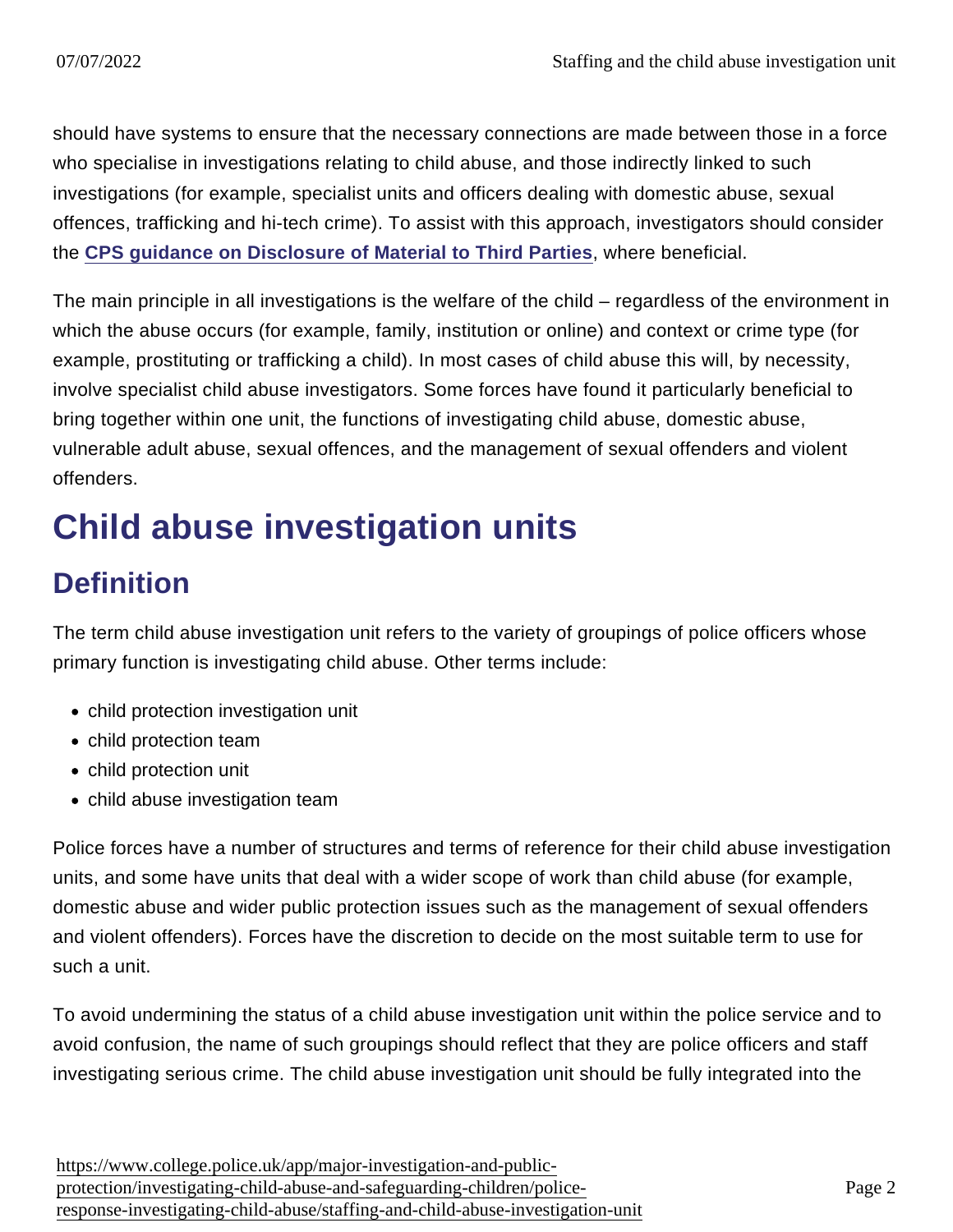.

structure of the police force and should not be disadvantaged with regard to staff, accommodation, equipment or resources.

#### Investigation of crimes relating to child abuse

These include criminal investigations into child abuse where the suspect is in a position of trust or responsibility in relation to the child. This could include a parent, carer, family member, professional, babysitter or youth worker. Investigations must also include child protection considerations, for example, the child's developmental needs, parenting issues, family and environmental factors, and require the involvement of children's social care.

The child abuse investigation unit also considers cases where the ambiguity of the circumstances may undermine a child-focused approach (for example, [child trafficking](https://www.app.college.police.uk/app-content/major-investigation-and-public-protection/child-abuse/police-response/risk-and-associated-investigations/#child-trafficking) or [child sexual](https://www.app.college.police.uk/app-content/major-investigation-and-public-protection/child-sexual-exploitation/) [exploitation](https://www.app.college.police.uk/app-content/major-investigation-and-public-protection/child-sexual-exploitation/) ) where the suspect claims that the child is in some way consenting to, or complicit in, the offence. The role of the child abuse investigation unit is important in such cases because its specialist investigators are in the best position to provide advice on, and contribute to, child-focused multi-agency working (for example, involvement of children's social care).

#### Other specialist investigations

In certain cases the role of the child abuse investigation unit is to advise and direct a substantive investigation and address any safeguarding issues relating to siblings or other children affected. This role may also include giving specialist advice to other agencies which investigate child abuse such as children's social care and the [National Society for the Prevention of Cruelty to Children](http://www.nspcc.org.uk/)

The wider role of the child abuse investigation unit is to promote the work of child abuse investigations both within and outside the police service. Officers and staff should advise those responsible for investigating child homicides and [child deaths](https://www.app.college.police.uk/app-content/major-investigation-and-public-protection/child-abuse/police-response/risk-and-associated-investigations/#investigating-child-deaths) . If there are sufficient appropriately trained officers in the unit, they should take responsibility for such investigations either exclusively or in conjunction with the force major investigation team.

Where child abuse investigation unit officers are required to take a lead role they should be competent as an SIO at PIP level 3 and Specialist Child Abuse Investigator Development Programme trained. If no such officer is available, a senior officer should make a policy entry explaining how the identified officer is suitably qualified and supported.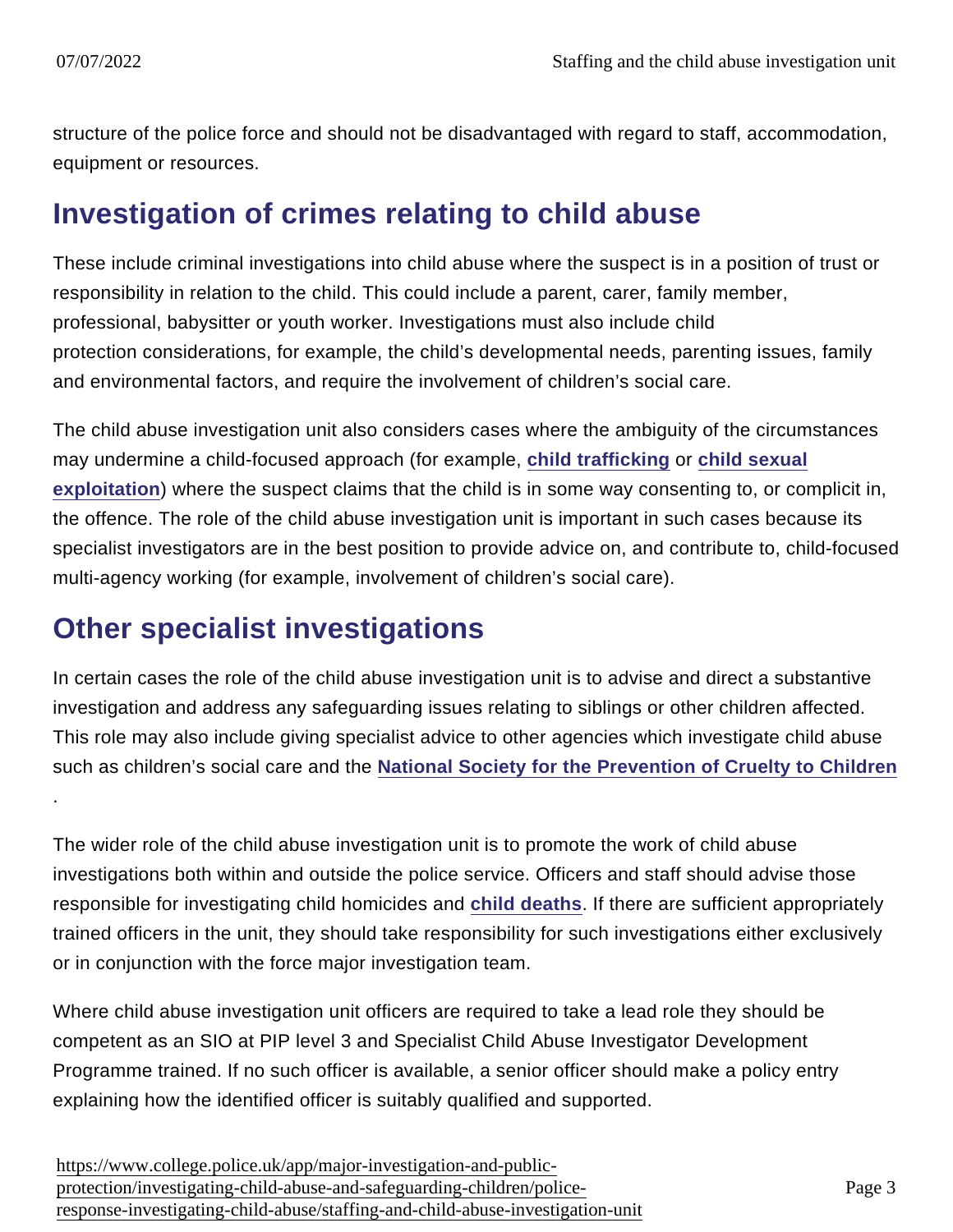Where the unit does not lead the investigation, a suitable member of the unit should be nominated to:

- assist the SIO
- liaise with children's social care
- deal with any other safeguarding children issues relating to the family

### Prioritisation of online perpetrators who pose a risk of harm to children

The following definition has been agreed by NPCC to enable forces to focus on those perpetrators who pose the highest risk of child sexual abuse.

#### Definition of high harm [\[1\]](https://www.app.college.police.uk/app-content/major-investigation-and-public-protection/child-abuse/police-response/staffing/#_ftn1)

An identified subject(s) is suspected of having a sexual interest in children

#### AND

Is known or suspected to have an immediate opportunity to offend against a child of similar age to their sexual interest, for example an interest in boys aged 14 to 16.

#### OR

The child is under thirteen years of age (in England & Wales), or has a disability. (Research indicates that children with a disability are four times more likely to be victims of child sexual abuse.)

In order to focus on risk within volume, the definition does not include the sharing of indecent images of children (IIOC), and so rules out the large volume of industry referrals from the US National Center for Missing and Exploited Children (NCMEC) and Peer to Peer file sharing cases, which are subject to separate prioritisation processes, unless there are other aggravating factors, or further information that places such cases within the definition of high harm.

The definition specifically references children under the age of 13. The rationale for doing so is to align with legislation in the Sexual Offences Act 2003, which uses distinct differences between sexual assaults on children; sections 5 to 8 specifically distinguish 'rape and other offences against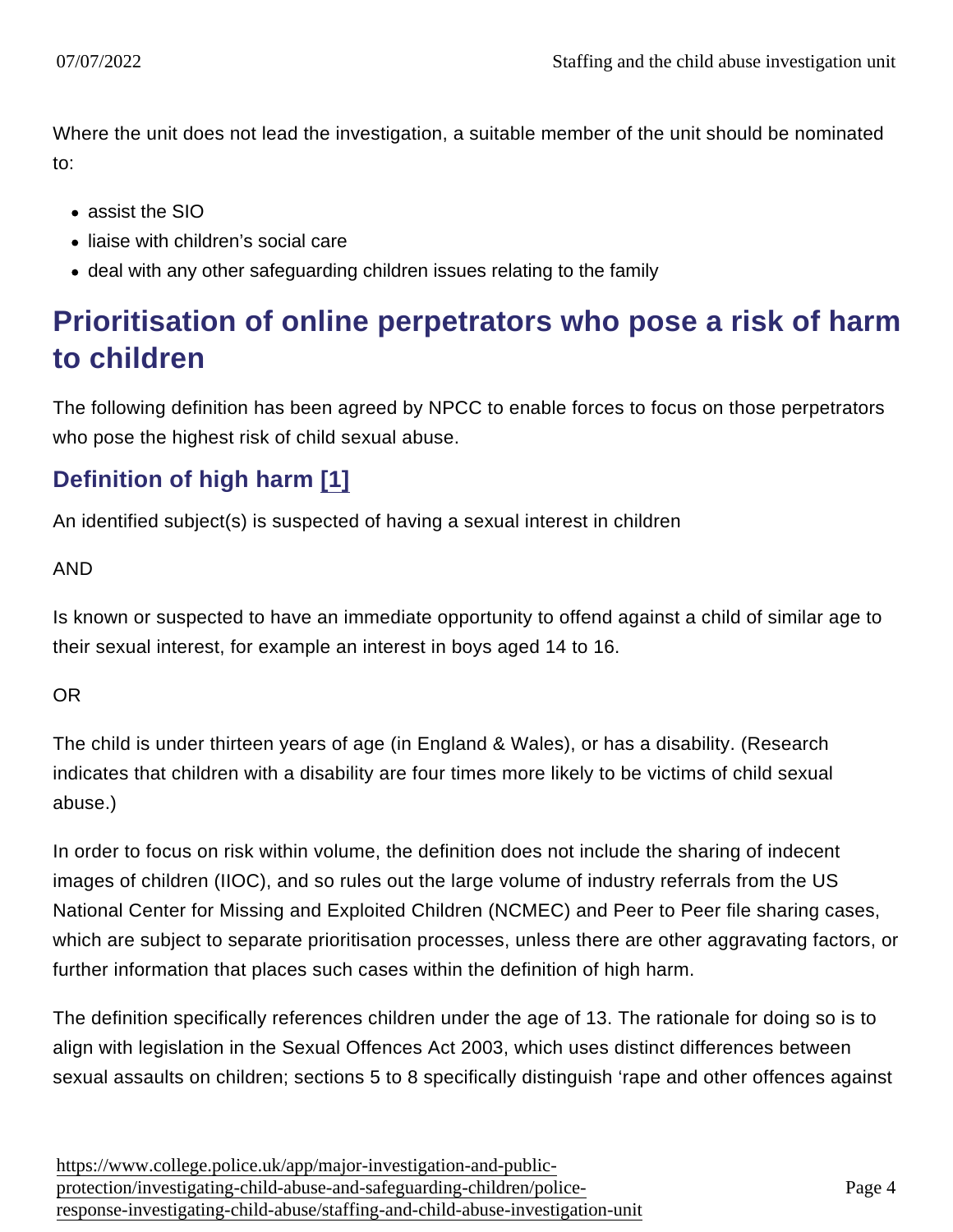children under 13yrs', as against sections 9 to 15a, which are termed 'child sex offences', due to arguments regarding ages of consent and age verification issues. The definition has specifically been drafted however, not to rule out children aged 13 and over, and can be applied to offending against children of all ages.

Note: The opportunity may be present by the subject having immediate and sustained access to children through being:

- a parent or guardian
- a close family relative or friend
- in a position of trust
- in likely contact through their occupation or via:
	- other ad-hoc access (such as babysitting or childminding)
	- online grooming (targeting children in the UK or overseas)
	- online live streaming (targeting children in the UK or overseas)

#### OR

There is no immediate opportunity to directly offend against a child, but the subject's behaviour is aggravated by the scale, severity and extent of the risk and harm they present, for example through a combination of one or more of the following:

- directly targeting child victims (real or perceived) online or in person
- being a registered sex offender, archived RSO, subject of a Sexual Risk Order or subject of multiple Child Sex Offender Disclosure Scheme applications suggesting concerning behaviour
- producing first generation imagery (noting that the age of both the victim and the suspect are relevant, because self-generated/peer-to-peer sharing between children under 18 would be a safeguarding concern, but not necessarily a high harm issue)
- conspiring with others to commit or promote CSA offending
- accessing CSA dark web sites/forums that have entry criteria such as the production of first generation images
- administering or moderating a CSAM website
- travelling extensively and/or overseas to commit CSA offences
- causing or inciting children to engage in sexual activity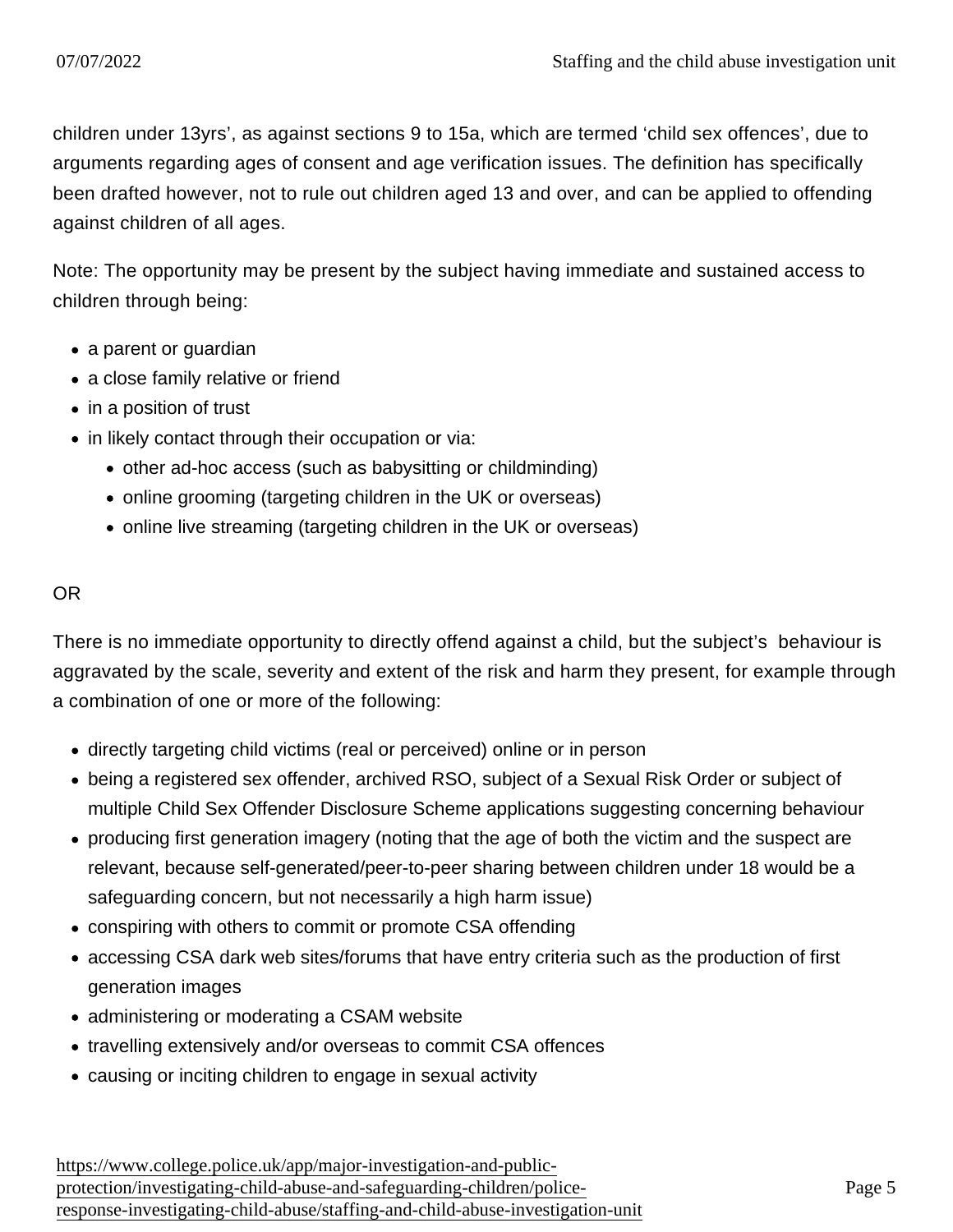- using blackmail or sextortion
- participating in live streaming of child sexual abuse or other CSA for commercial gain

#### Advisory role

Depending on local arrangements, the child abuse investigation unit should also provide advice, or have a more direct role in the following investigations:

- [domestic abuse](https://www.app.college.police.uk/app-content/major-investigation-and-public-protection/child-abuse/police-response/risk-and-associated-investigations/#domestic-abuse) cases involving children as direct or indirect victims of the abuse, or relating to a household where children are normally resident
- [missing persons](https://www.app.college.police.uk/app-content/major-investigation-and-public-protection/child-abuse/police-response/risk-and-associated-investigations/#missing-children-or-families) enquiries involving children
- [child trafficking](https://www.app.college.police.uk/app-content/major-investigation-and-public-protection/child-abuse/police-response/risk-and-associated-investigations/#child-trafficking) cases
- cases involving [abusive images](https://www.app.college.police.uk/app-content/major-investigation-and-public-protection/child-abuse/police-response/risk-and-associated-investigations/#indecent-images-of-children) of children
- crime committed by a child where welfare concerns arise about that child
- professional standards department investigations relating to police suspected of committing offences relating to child abuse or domestic abuse where there are children in the family

Forces have different local arrangements for investigating certain crime types (for example, human trafficking and offences involving the internet). Where child abuse features in an investigation, the force child abuse investigation unit is a central point of reference. Whether the unit is leading the investigation, contributing to it or acting in an advisory capacity depends on local policies. In every case there needs to be consideration of the skill set, staff training and resources available to the unit to enable it to carry out its role effectively.

#### Leadership

A proactive approach to leadership is key to a child abuse investigation unit's effectiveness. It includes leadership of the unit as a whole and of those undertaking direct supervision of officers. Leadership also includes ensuring that the profile of the unit's work is such that it attracts the most highly skilled investigators and is seen as a key element of a career in criminal investigation. The responsibilities of managers and supervisors, including their accountability for the child abuse investigation unit, should be clearly documented in policy and role descriptions. The terms of reference for the child abuse investigation unit should be published and made available to all staff. The work of units should be highlighted, supported and championed by the chief officer lead.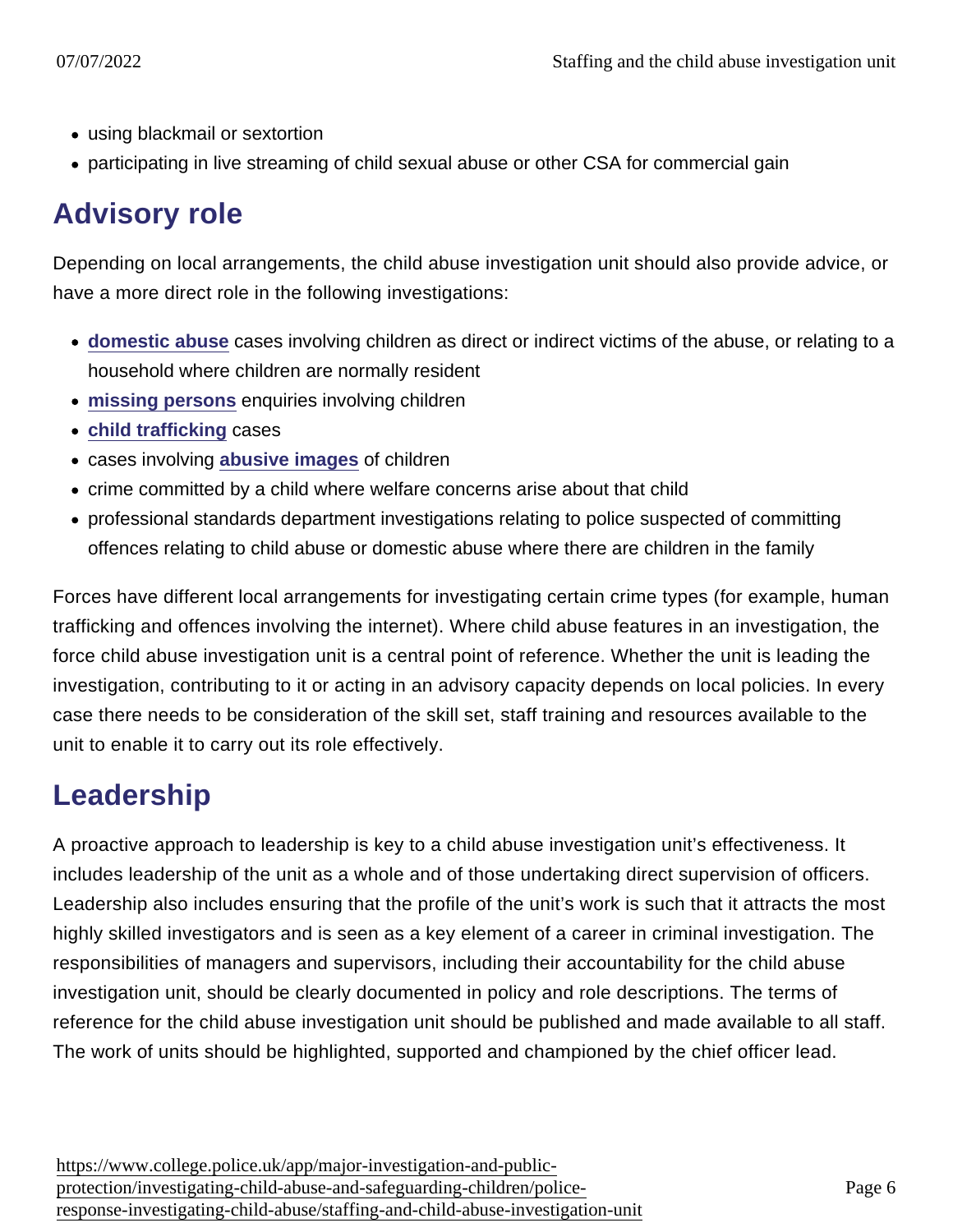The role of the unit supervisor can include substantive responsibilities relating to investigating child abuse and safeguarding children, and staff management. It is a demanding role and can be shared between several supervisors. It is essential that the supervisor's own workload does not detract from their supervisory functions. Their manager should, therefore, routinely monitor their workload.

Particular attention should be paid to managing stress relating to workload and the nature of the work.

Supervisors should take an active role in ensuring that a thorough investigation is carried out. They should be routinely involved in reviewing the progress of all aspects of child abuse investigations, including identifying risk factors. For example, supervisors should check a sample of evidence files to assess quality and ensure that all lines of enquiry, particularly those relating to the suspect and the allegation, are pursued. Supervisory reviews of completed investigations should be signed off before they are filed. The results of any reviews may be relevant to the officer's personal development record, in accordance with force policy.

#### Multi-agency roles

Examples of multi-agency working by supervisors and managers in the child abuse investigation unit include:

- supervising the process of managing referrals to and from other agencies
- representing the police on the local safeguarding children board subgroups, where appropriate
- advising on and participating in serious case reviews (child practice reviews in Wales)
- participating in the [MAPPA](http://www.justice.gov.uk/downloads/offenders/mappa/mappa-guidance-2012-part1.pdf) process, as appropriate
- participating in child protection conferences

For further information see:

- Forthcoming APP on working with partners
- APP on [managing sexual offenders and violent offenders](https://www.app.college.police.uk/app-content/major-investigation-and-public-protection/managing-sexual-offenders-and-violent-offenders/)

## General staffing issues

#### Staff selection and vetting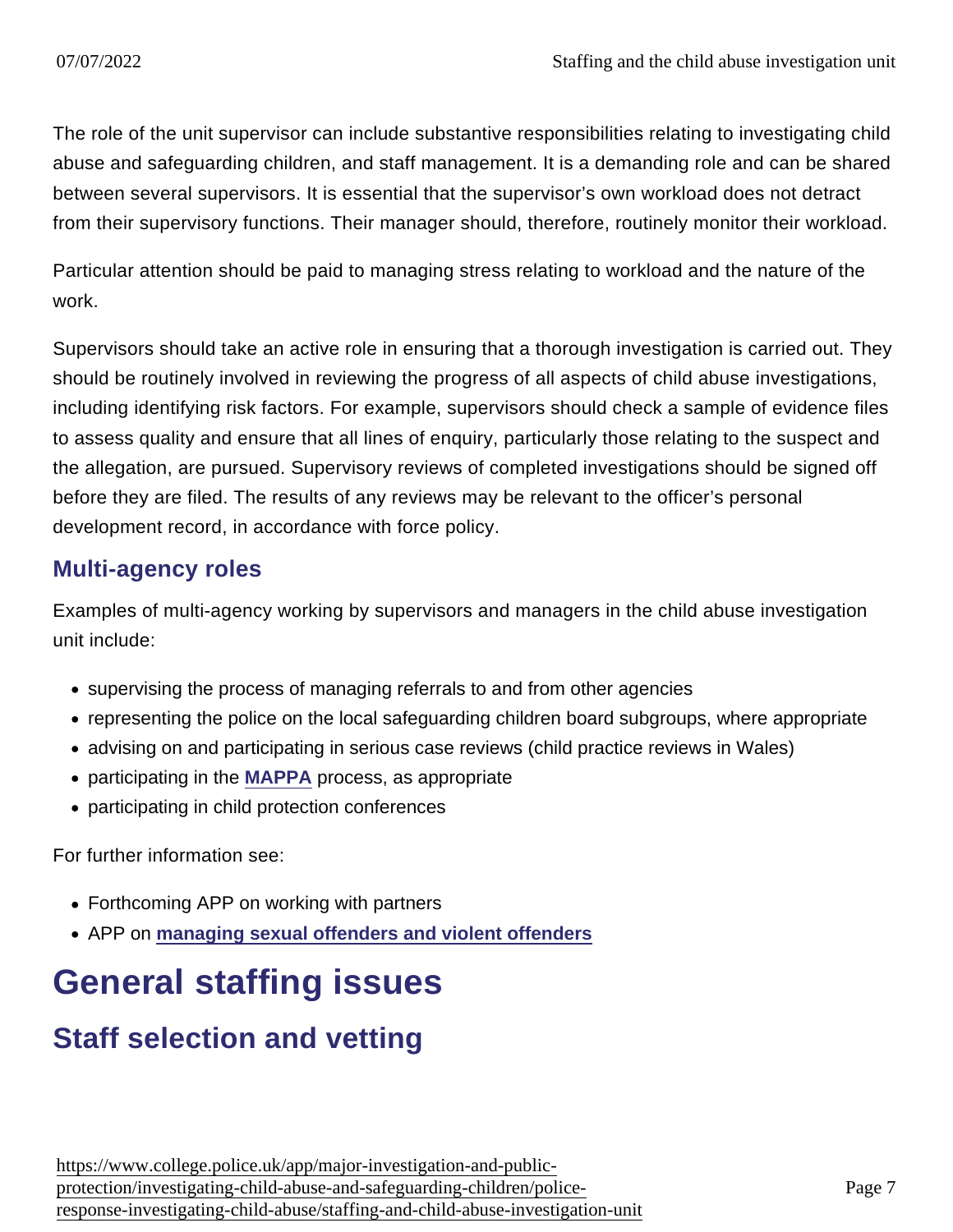All police officers and staff must be subject to national vetting standards. These should be appropriate to their role, meeting all relevant security requirements needed to safeguard children. Child abuse investigation unit staff should be subject to management vetting, and psychological pre-employment screening should be considered. These processes should be described in any advertisements for posts.

Vetting should include enquiries into the following matters, which could raise issues regarding their suitability to carry out a role in child abuse investigations:

- any complaints or professional standards investigations
- any occupational health issues
- existing civil orders relating to the applicant, including any child contact restrictions related to suspected child abuse
- records held of children who are the subject of a child protection plan and who are related to the applicant

#### Staff welfare and support

The ethos in police forces towards child abuse investigations should reflect the central role of debriefing, supervision and support for people working in traumatic circumstances.

In order to fulfil their duty of care to employees and the requirements of health and safety legislation, supervisors and managers should be aware of the balance of work within the team, the welfare of individuals and the quality of their work.

### **Supervisors**

Supervisors should monitor closely the workload of child abuse investigators. Consideration needs to be given to implementing mandatory and/or voluntary counselling and/or welfare support for all staff working in this field. A mandatory system provides staff with a more accessible opportunity for support which, for various reasons, they may not wish to be seen to seek out.

Supervisors and investigators should be aware of the impact that evidence and details of the case may have on their colleagues.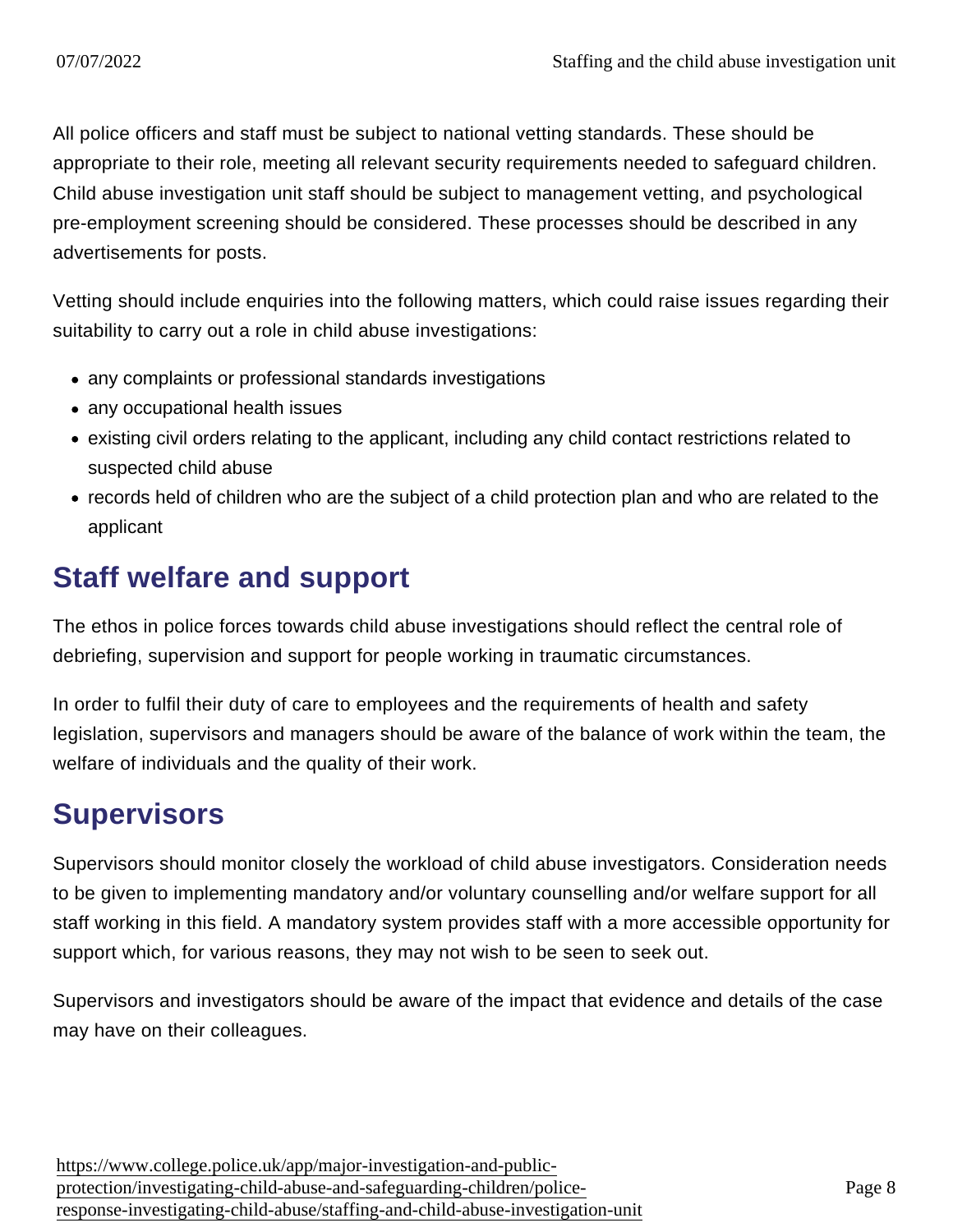The disturbing nature of child abuse investigations (including offences relating to images of children) can be a traumatic experience for staff. Some individuals may not, therefore, wish to work on certain types of investigations or a particular investigation. In these circumstances staff should consult a supervisor, who should respond appropriately. If a member of staff requests not to be involved in such an investigation, the supervisor should deploy them only in the most urgent of circumstances. Requests may be made at the outset of the investigation or during it. The reasons for the request and the action taken by the supervisor should be recorded.

### Welfare services

Everyone involved in child abuse investigations should be aware of and make use of the welfare services provided by their force, where appropriate. This includes staff not directly involved in the investigation but who may come into contact with potentially disturbing aspects of the evidence, for example, transcribers. Supervisors should discuss any emerging difficulties encountered by their staff and provide advice regarding welfare services available within their force. They should also actively monitor those who undertake such investigations and offer support accordingly.

Investigations that include extensive and repeated exposure to disturbing images, such as those involving child abuse, may require a particularly proactive approach to staff welfare and support. Staff who do not deal directly with images can be just as vulnerable as those who do. Forces should have policies to ensure that there are regular reviews of the individuals and posts involved in child abuse investigations.

# Training and development

Police officers and staff should receive training and development in aspects of investigating child abuse and safeguarding children, as appropriate to their role. For example, everyone involved in responding to concerns for children needs to be sufficiently trained to have the confidence to challenge (from a police and law enforcement perspective) the views of other professionals, including doctors and children's social care staff. All professionals have a responsibility to question, probe and challenge to assist decision making and consideration of new evidence or information.

Staff need to be given sufficient time to carry out training, for example, allocated periods to complete distance learning.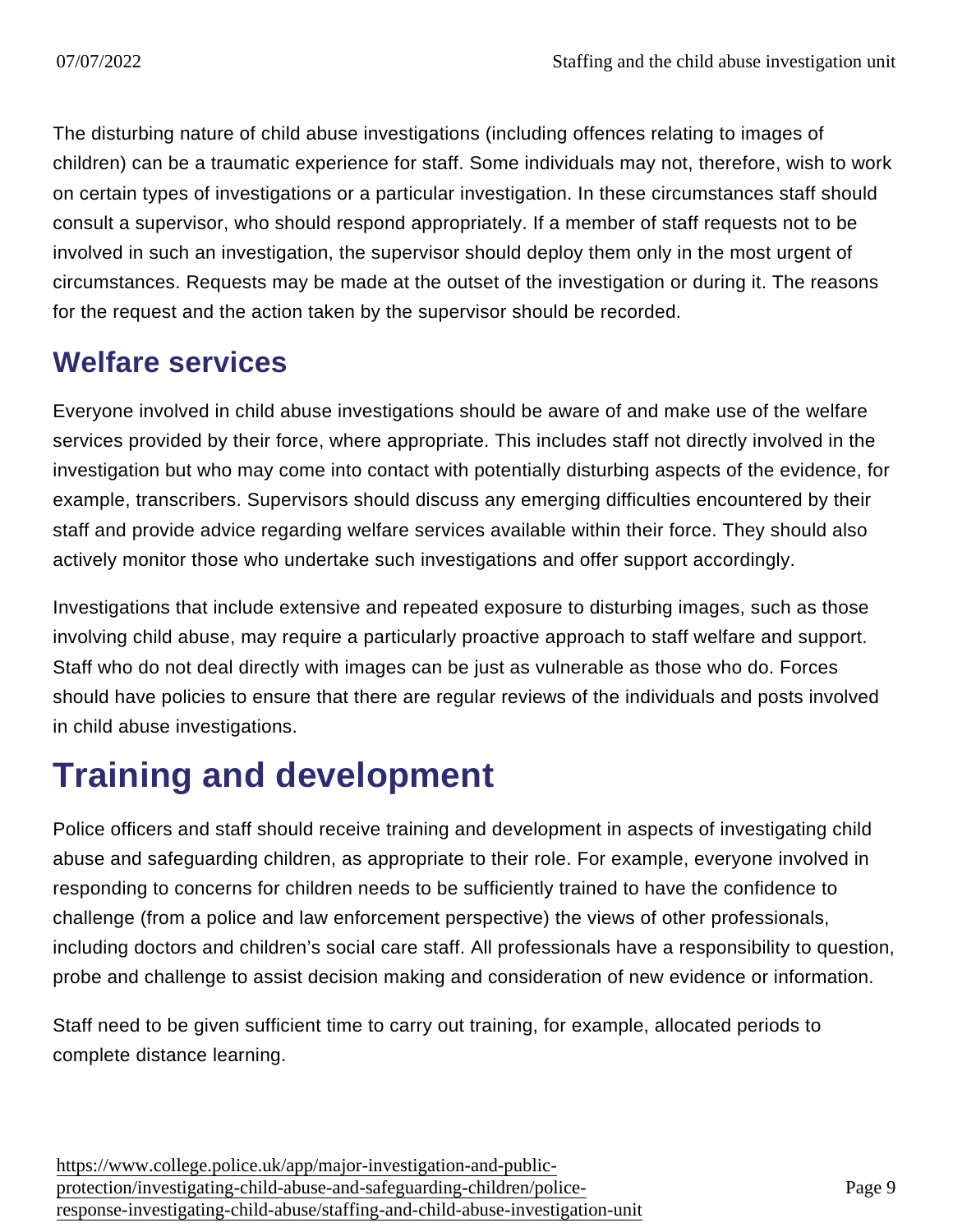Forces should work towards a system whereby specialist investigators are recruited solely from experienced investigators or are required to qualify on successful application to the role. Child abuse investigations are categorised as serious and may also be [complex](https://www.app.college.police.uk/app-content/major-investigation-and-public-protection/child-abuse/complex-investigations/) . Child abuse investigation unit staff should, therefore, receive training commensurate with the investigations they undertake.

The College of Policing Specialist Child Abuse Investigator Development Programme is a developmental route that supports achievement of competence and comprises the following key features:

- a requirement to complete the [College of Policing Initial Crime Investigators Development](http://www.college.police.uk/en/5237.htm) [Programme](http://www.college.police.uk/en/5237.htm)
- specialist knowledge and training in child abuse investigation
- workplace assessment and registration in accordance with the criteria set out in PIP
- a requirement to undertake multi-agency training provided by the local safeguarding children boards and training with children's social care colleagues in investigating cases that require a joint response

Any force that develops its own training programme for child abuse investigation unit officers needs to demonstrate that such training:

- meets the standards and learning outcomes as described in the Specialist Child Abuse Investigator Development Programme, and
- takes account of [HM Government \(2018\) Working Together to Safeguard Children](https://www.gov.uk/government/publications/working-together-to-safeguard-children--2) and [Welsh](http://wales.gov.uk/docs/dhss/publications/091126safeguardingchildrenen.pdf) [Assembly Government \(n.d.\) Safeguarding Children: Working Together Under the Children](http://wales.gov.uk/docs/dhss/publications/091126safeguardingchildrenen.pdf) [Act 2004](http://wales.gov.uk/docs/dhss/publications/091126safeguardingchildrenen.pdf)

Staff required to interview children in order to gather evidence should be appropriately trained in accordance with (both of the following):

- [Ministry of Justice \(2022\) Achieving Best Evidence in Criminal Proceedings: Guidance on](https://www.gov.uk/government/publications/achieving-best-evidence-in-criminal-proceedings) [interviewing victims and witnesses, and guidance on using special measures](https://www.gov.uk/government/publications/achieving-best-evidence-in-criminal-proceedings)
- College of Policing Specialist Child Witness Interviewing modules of the Specialist Child Abuse Investigator Development Programme